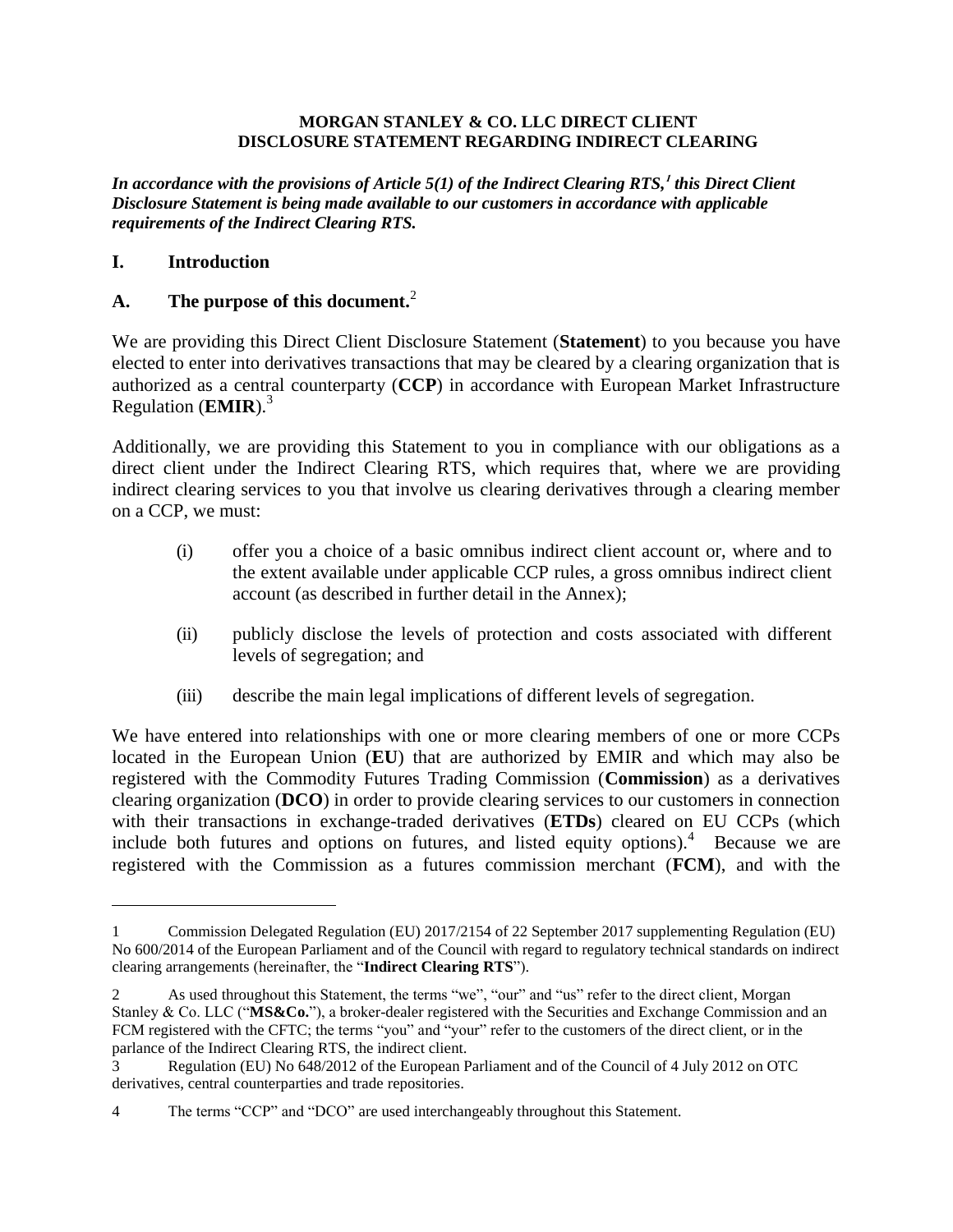Securities and Exchange Commission (**SEC**) as a broker-dealer, we must comply with the provisions of the US Commodity Exchange Act (**CEA**), the Commission's rules governing the protection of futures, foreign futures and cleared swaps customer assets and positions, the SEC's rules governing the protection of securities customer assets and positions, as well as EMIR and the Indirect Clearing RTS.

Article 30 of MiFIR<sup>5</sup> and the Indirect Clearing RTS set out specific compliance requirements for entities that participate in indirect clearing arrangements in connection with ETDs.<sup>6</sup> In particular, Article 30(1) of MiFIR requires that indirect clearing arrangements should not increase counterparty risk and ensure protections that are of "equivalent effect" to that provided for under EMIR. The term "indirect clearing arrangement" refers to a set of relationships – also called a "chain" – where at least two intermediaries are interposed between an end-client and the relevant CCP. The most basic indirect clearing chain therefore involves the following four entities: the CCP; a clearing member of the CCP; a direct client, *i.e.*, the client of the clearing member that is itself an intermediary; and an indirect client, *i.e.*, the client of the direct client. Longer chains are permitted in certain circumstances.

As a direct client FCM, we may not be able to provide you with the forms of indirect client segregated accounts that comply with the Indirect Clearing RTS in certain circumstances. In any such circumstance, you will therefore receive client segregation in compliance with the Commission's regulatory regime. To the extent that we are able, consistent with applicable U.S. law, to facilitate the opening of a form of segregated accounts that comply with the Indirect Clearing RTS at the clearing member level we will do so, either through operational facilities provided through the FCM, or by means of an introduction to our affiliate, Morgan Stanley & Co. International plc. Details regarding the forms of segregated accounts mandated under the Indirect Clearing RTS are provided in the Annex to this Statement.

### **B. How to use this Statement.**

 $\overline{a}$ 

You should review the information provided in this Statement alongside the Risk Disclosure provided to you at the time you entered into a futures or listed options agreement with us (including the Clearing Member Disclosure in relation to Futures and Cleared Swaps Customer Clearing Services under EMIR contained therein or the Options Disclosure Document, as applicable). The MS&Co. Clearing Member Disclosure is available here: [http://www.morganstanley.com/institutional-sales/pdf/msco/FIA-Risk-Disclosure-](http://www.morganstanley.com/institutional-sales/pdf/msco/FIA-Risk-Disclosure-Document.pdf?v=1)[Document.pdf?v=1;](http://www.morganstanley.com/institutional-sales/pdf/msco/FIA-Risk-Disclosure-Document.pdf?v=1) the Options Disclosure Document is available here: [https://www.theocc.com/components/docs/riskstoc.pdf;](https://www.theocc.com/components/docs/riskstoc.pdf) and the MS&Co. Firm-Specific Disclosure Documents provided in accordance with the requirements of CFTC Rule 1.55 is available here: [http://www.morganstanley.com/institutional-sales/pdf/msco/MSCO-FCM-](http://www.morganstanley.com/institutional-sales/pdf/msco/MSCO-FCM-Disclosures-2017.pdf?v=2)[Disclosures-2017.pdf?v=2.](http://www.morganstanley.com/institutional-sales/pdf/msco/MSCO-FCM-Disclosures-2017.pdf?v=2)

<sup>5</sup> Regulation (EU) No 600/2014 of the European Parliament and of the Council of 15 May 2014 on markets in financial instruments and amending Regulation (EU) No 648/2012.

<sup>6</sup> "Exchange-traded derivative" is defined in Article 2(1)(32) of MiFIR to include any derivative traded on an EU regulated market or on any third-country trading venue determined to be "equivalent" to an EU regulated market for purposes of discharging MiFIR's mandatory trade execution obligations. No such equivalence determinations have yet been made.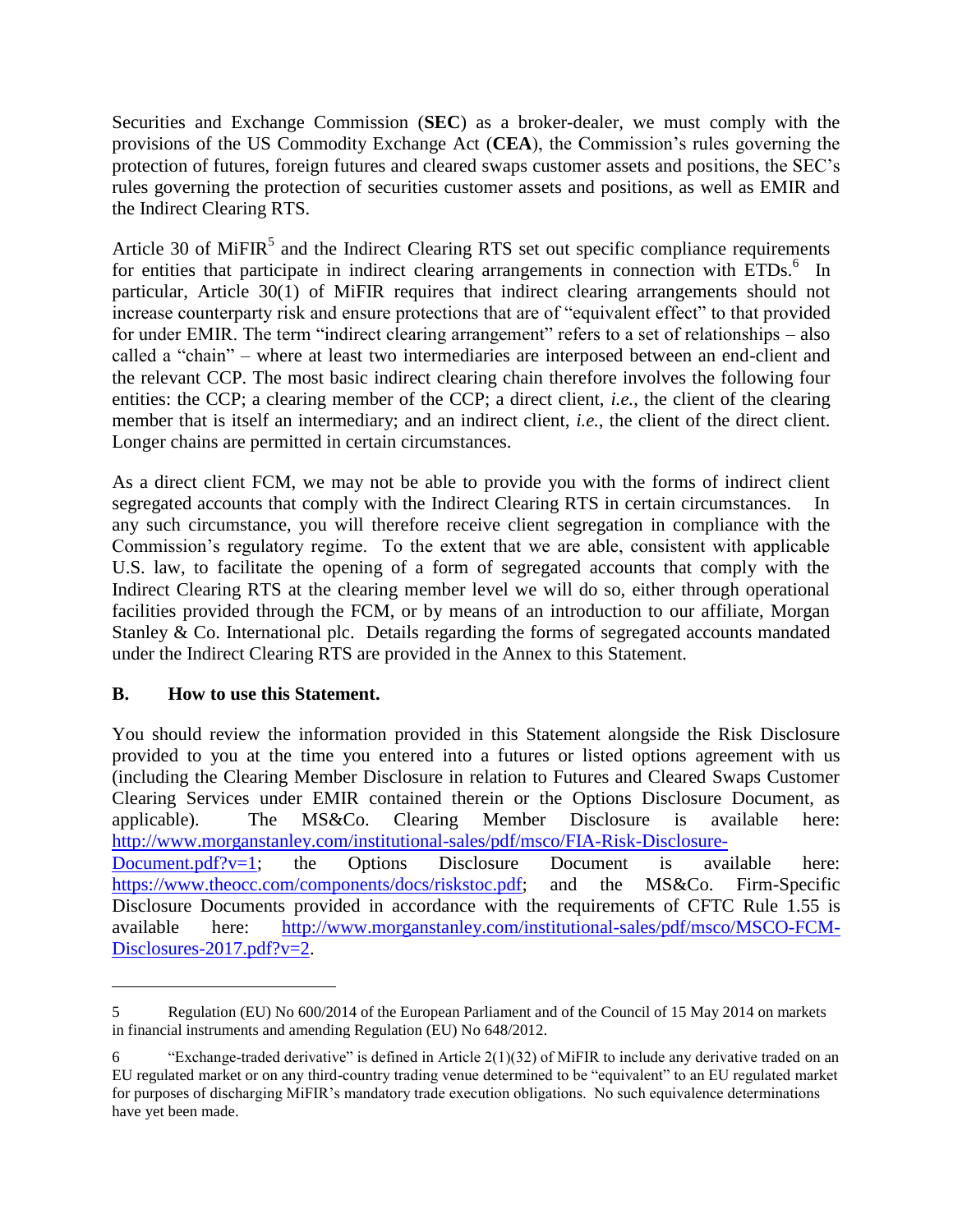### **C. Important Disclaimer**

 $\overline{a}$ 

Although this Statement is intended to assist you in choosing the appropriate account structure for your business, this Statement does not constitute legal or any other form of advice and must not be relied on as such. The Statement does not provide all the information you may need to make your decision on which account structure is suitable for you. It is your responsibility to review and conduct your own due diligence on the relevant rules, legal documentation and any other information provided to you on each of our client account offerings and those of the various clearing members and CCPs on which we clear derivatives for you. You may wish to appoint your own professional advisors to assist you with this.

We will not in any circumstances be liable, whether in contract, tort, breach of statutory duty or otherwise for any losses or damages that may be suffered as a result of using this Statement. Such losses or damages include (a) any loss of profit or revenue, damage to reputation or loss of any contract or other business opportunity or goodwill, and (b) any indirect loss or consequential loss. No responsibility or liability is accepted for any differences of interpretation of legislative provisions and related guidance on which it is based. This paragraph does not extend to an exclusion of liability for, or remedy in respect of, fraudulent misrepresentation.

Please note that this disclosure has been prepared on the basis of US law except as otherwise stated. However, issues under other laws may be relevant to your due diligence, including for example, the law governing the CCP rules or related agreements; the law governing our insolvency; the law of the jurisdiction of incorporation of the CCP; and the law of the location of any assets.

### **II. A Significant Difference Between EU Rules and Commission Rules Governing Clearing of ETDs**

We wish to highlight a significant difference between the manner in which ETDs are cleared in the EU, including as required by EMIR and the Indirect Clearing RTS, and in which they are cleared under the Commission's regulatory regime. Under the Indirect Clearing RTS, clearing members and direct clients must offer indirect clients a choice between a basic omnibus indirect client account and a gross omnibus indirect client account (as described in further detail in the Annex).<sup>7</sup> Under the Commission's regulatory regime, direct client FCMs may provide only US omnibus client segregation to their indirect clients. The Commission's regulatory regime does not, however, preclude a direct client FCM from facilitating the opening of segregated accounts at the clearing member level in accordance with the Indirect Client RTS – for example, by means of an introduction to an EU CCP clearing member that is not registered as an FCM. However the protections associated with the Indirect clearing RTS will only be given effect for an indirect

<sup>7</sup> Essentially, the Indirect Clearing RTS requires EU CCP clearing members to offer to their direct clients – and also requires those direct clients to offer to their indirect clients – a choice between two types of accounts: (i) a "net omnibus" segregated account in which with the assets and positions of all indirect clients of the direct client would be commingled separately from all other client accounts of both the EU clearing member and of the direct client, margined in accordance with a "net omnibus" methodology approved under applicable EMIR regulation; and (ii) a gross omnibus segregated account holding the assets and positions of indirect clients of the direct client and margined on a "gross omnibus" basis (and again, booked to separate indirect clearing accounts, not commingled with the collateral and positions of direct clients).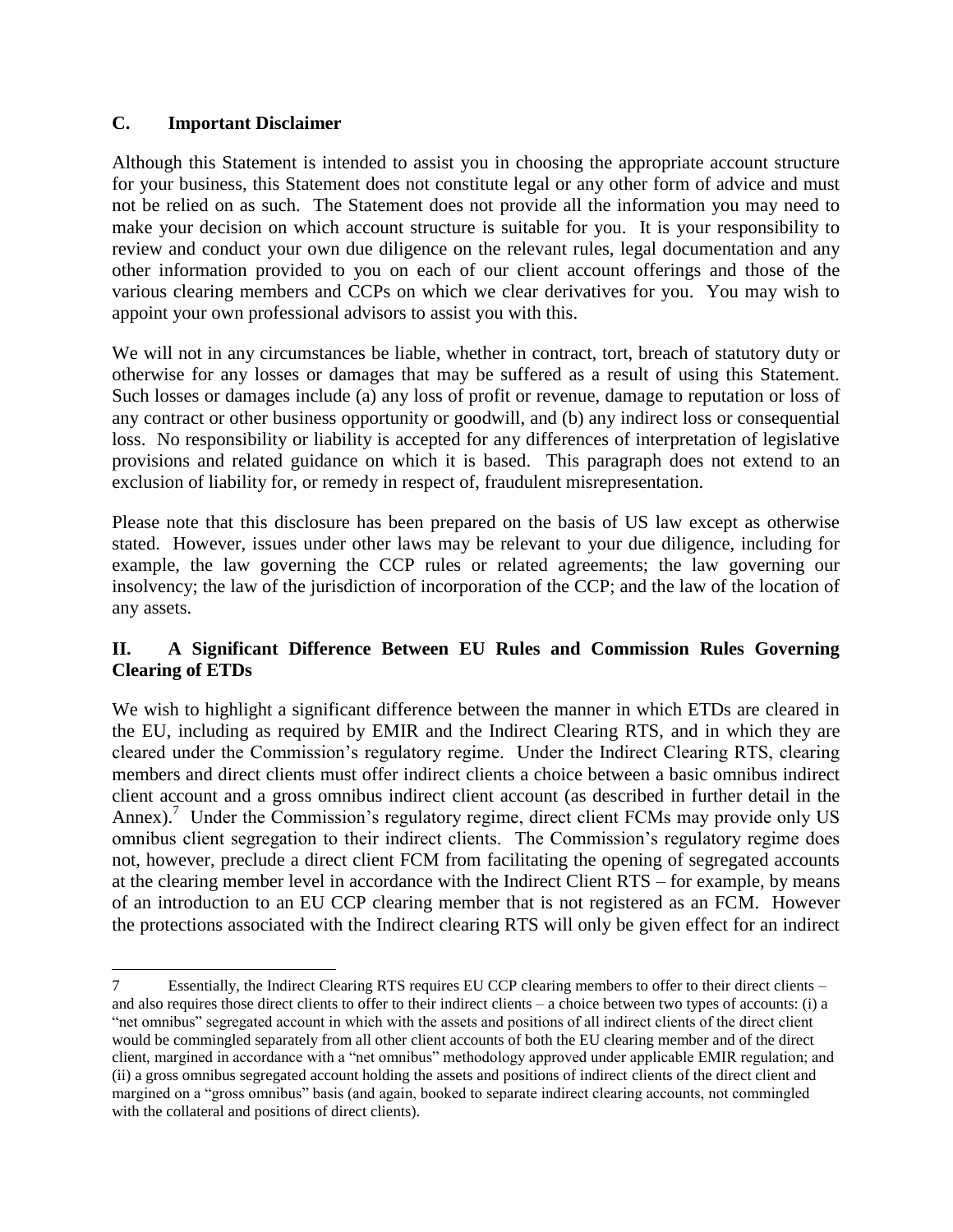client of an FCM direct client in the event of the default of the non-FCM clearing member (which is not accompanied by the simultaneous default of the FCM direct client).

## **III. FCM Customer protection regime**

We may receive assets from you to margin: (i) futures executed on a designated contract market (DCM) registered with the Commission;<sup>8</sup> or (ii) ETDs executed on a regulated market that is a foreign board of trade.<sup>9</sup>

Under Commission rules, customer collateral received to margin futures executed on a DCM may not be commingled with funds received to margin ETDs on a regulated market that is a foreign board of trade.<sup>10</sup>

# **A. US Derivatives Exchanges**

The provisions of the Commodity Exchange Act that provide for the segregation of customer funds held to margin, guarantee or secure futures and options on futures contracts traded on or subject to the rules of a US derivatives exchange require an FCM to treat and deal with all money, securities and property received by the FCM to margin the trades of any customer as belonging to such customer. Futures customer funds: (i) must be separately accounted for and may not be commingled with the FCM's funds or be used to margin, guarantee, or secure any trades or contracts of any other customer or person; and (ii) may be commingled in an omnibus account with a bank or trust company or with the DCO that clears futures on the behalf of the FCM's customers.

In addition, FCMs are required to create and maintain books and records concerning: (i) the identity of their customers; (ii) the positions held on behalf of each such customer; and (iii) the collateral deposited by each customer to margin such positions.

## **B. Non-US Derivatives Exchanges**

 $\overline{a}$ 

The Commission's rules establish a regulatory regime for futures listed on foreign boards of trade which is comparable to the provisions governing US futures customer funds. The SEC's customer protection rules, and SEC staff guidance on transactions in options listed on non-US securities exchanges, govern customer transactions in non-US listed equity options. Generally, customer funds held for the purpose of trading non-US ETDs: (i) must be separately accounted for and may not be commingled with the FCM's funds or be used to margin, guarantee, or secure any trades or contracts of any other customer or person; and (ii) may be commingled in an omnibus account with a bank or trust company or with the CCP that clears exchange-traded

<sup>8</sup> Certain CCPs also clear futures and options on futures contracts listed for trading on US designated contract markets. For example, ICE Clear Europe clears futures and options on futures contracts listed for trading on ICE Futures US. LCH Limited is permitted by the scope of its DCO registration to – but does not currently – clear futures and options on futures contracts listed for trading on DCMs.

<sup>9</sup> Each of Eurex Clearing AG, ICE Clear Europe, LCH Limited and LCH SA clears futures and options on futures contracts listed for trading on one or more regulated markets.

<sup>10</sup> In addition, any customer collateral we receive to margin cleared swaps may not be commingled with funds received to margin exchange-traded derivatives executed on either a DCM or a regulated market.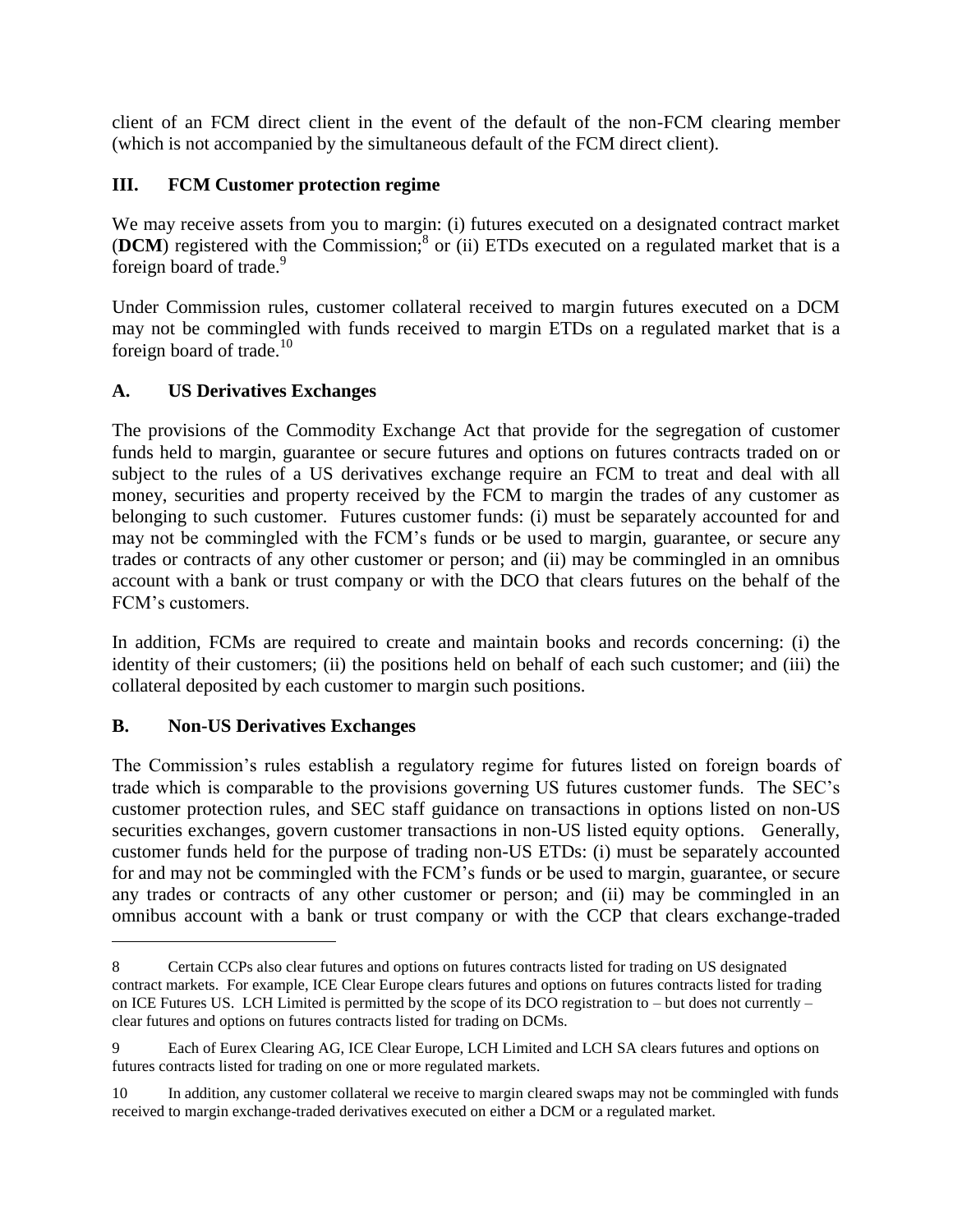derivatives on the FCM's behalf. In addition, an FCM is required to maintain books and records concerning: (i) the identity of our customers; (ii) the positions held on behalf of each such customer; and (iii) the collateral deposited by each customer to margin such positions.

At the clearing member and CCP level, however, the rules of the jurisdiction otherwise governing the treatment of customer funds would ordinarily apply. Specifically, in the case of an EMIR-authorized CCP and a non-FCM clearing member, indirect client funds would ordinarily be held by the CCP and the clearing member in accordance with the Indirect Clearing RTS.

## **C. Foreign Options**

SEC staff has issued no-action letters permitting members of non-US option exchanges to intermediate US institutional investors and qualified institutional buyers concerning options traded on non-US exchanges. (The letters are available on the SEC's website, here, under the heading Foreign Market Communications with OIBs: [https://www.sec.gov/divisions/marketreg/mr-noaction.shtml#market.](https://www.sec.gov/divisions/marketreg/mr-noaction.shtml#market))

# **D. Indirect Clearing**

Where we facilitate clearing of ETDs at an EU CCP through a clearing member that is not an FCM, we will facilitate the opening and maintenance of segregated accounts for you at the clearing member level in a form that complies with the Indirect Clearing RTS. A basic description of the indirect client account structures under the Indirect Clearing RTS are provided in the Annex.

However, in the event of our insolvency, the mandatory commodity broker liquidation provisions of the US Bankruptcy Code and Part 190 of the Commission's rules will apply. In other words, in the event of our insolvency, the positions in any accounts that we may open at the clearing member level that comply with the Indirect Clearing RTS, and the related assets, will be ported or liquidated pursuant to the requirements of the US Bankruptcy Code and the Commission's rules rather than in accordance with the Indirect Clearing RTS.

## **IV. Transfer, or porting, of customer assets and positions when an FCM is placed in bankruptcy**

If an FCM is placed in bankruptcy, the FCM is liquidated in accordance with the commodity broker liquidation provisions of the US Bankruptcy Code and Part 190 of the Commission's rules. Customer securities positions of the FCM/broker-dealer would be liquidated in accordance with the provisions of the Securities Investor Protection Act and the rules thereunder (**SIPA**).

## **A. Transfer of customer assets and positions.**

Once a direct client FCM has filed for, or is otherwise placed in bankruptcy, a clearing member may not transfer, or port, the positions and assets of non-defaulting customers to another FCM except as directed by the trustee on behalf of the FCM's estate and confirmed by the Bankruptcy Court. The trustee in bankruptcy, in coordination with the clearing member, will attempt to effect the transfer of all customer positions together with the money, securities, or other property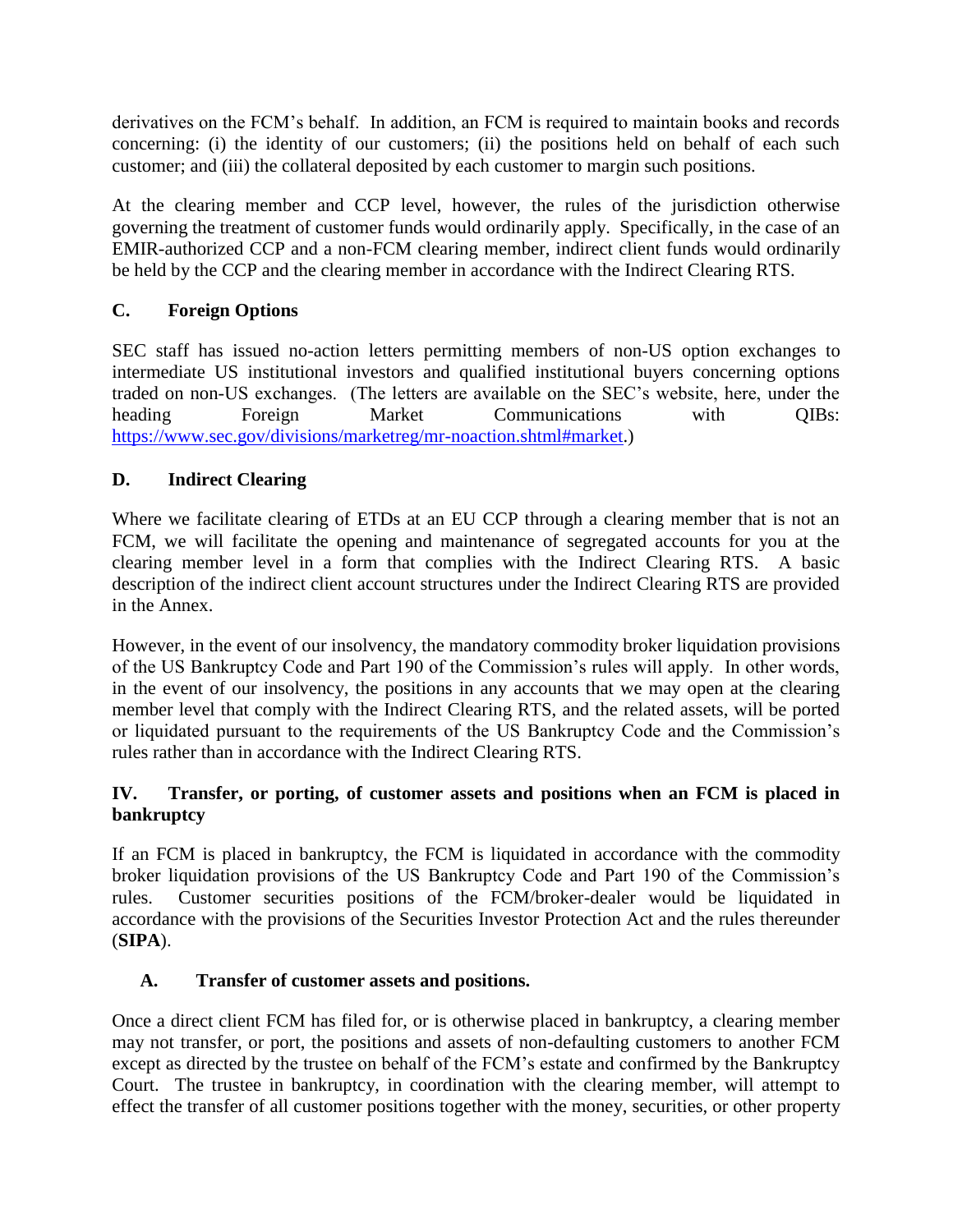held to margin the commodity contracts. But there can be no guarantee as a matter of U.S. law that such efforts will be availing.

In the event customer accounts cannot be transferred, or only a partial transfer is accomplished, the trustee is further instructed to liquidate all remaining open positions. The Bankruptcy Code, SIPA and Part 190 of the Commission's rules require that losses arising in any account class of a defaulting FCM must be shared ratably among the members of that account class (where the three main account classes for futures customers are: customers holding positions traded on a  $DCM - i.e., U.S.$  futures; customers holding positions traded on a foreign board of trade  $-i.e.,$ foreign futures; and customers holding cleared swap positions). Therefore, in the event that losses in any account class are so great that the FCM is unable to meet the shortfall with its own assets, a customer may be exposed to losses of other customers.<sup>11</sup>

## **B. Authority of a CCP in the event of a shortfall in the exchange-traded derivatives customer omnibus account.**

If, upon the bankruptcy of a direct client FCM, there is a shortfall in the ETD customer omnibus account caused by the default of one or more customers, the clearing member would be permitted to net and liquidate the positions held in the customer omnibus account and to use the proceeds of such liquidation to meet the defaulting direct client FCM's obligations to the clearing member with respect to the omnibus account.

## **C. Rights and Obligations of CCPs and Clearing Members Under EMIR and the Indirect Clearing RTS**

The disclosure statement made available by our EU affiliate, Morgan Stanley & Co. International plc, describes in greater detail the rights and obligations of clearing members, their clients and CCPs under EMIR and the Indirect Clearing RTS in the event of a clearing member default. These rights and obligations differ in certain respects from the rights and obligations available under the Commodity Exchange Act and the Commission's regulatory regime. We note immediately below three significant differences.

**1.** Where porting is available under EMIR and the Indirect Clearing RTS, it is generally required for the client of a defaulting clearing member or the indirect client of a defaulting direct client to have designated a replacement clearing member or direct client, and for such replacement to consent to the transfer. Under the Commission's regulatory regime, the CCP or the clearing member, in coordination with the trustee for the insolvent FCM's estate, would attempt to identify non-defaulting FCMs that would be willing to accept the omnibus account. In the event such a transfer were effected, a customer might then be able to request that its account be transferred to another FCM or non-FCM clearing member.

**2.** Under EMIR Article 48(5), a CCP or clearing member must commit to transfer the assets and positions held by defaulting clearing member in an omnibus client segregated account or a gross omnibus indirect client account for a predefined period of time after the clearing member

l

<sup>11</sup> Consequently, even if an FCM were able to provide its customers segregated accounts in a form that complied with the Indirect Clearing RTS, such accounts would not provide any additional protection to customers in the event of the bankruptcy of the FCM.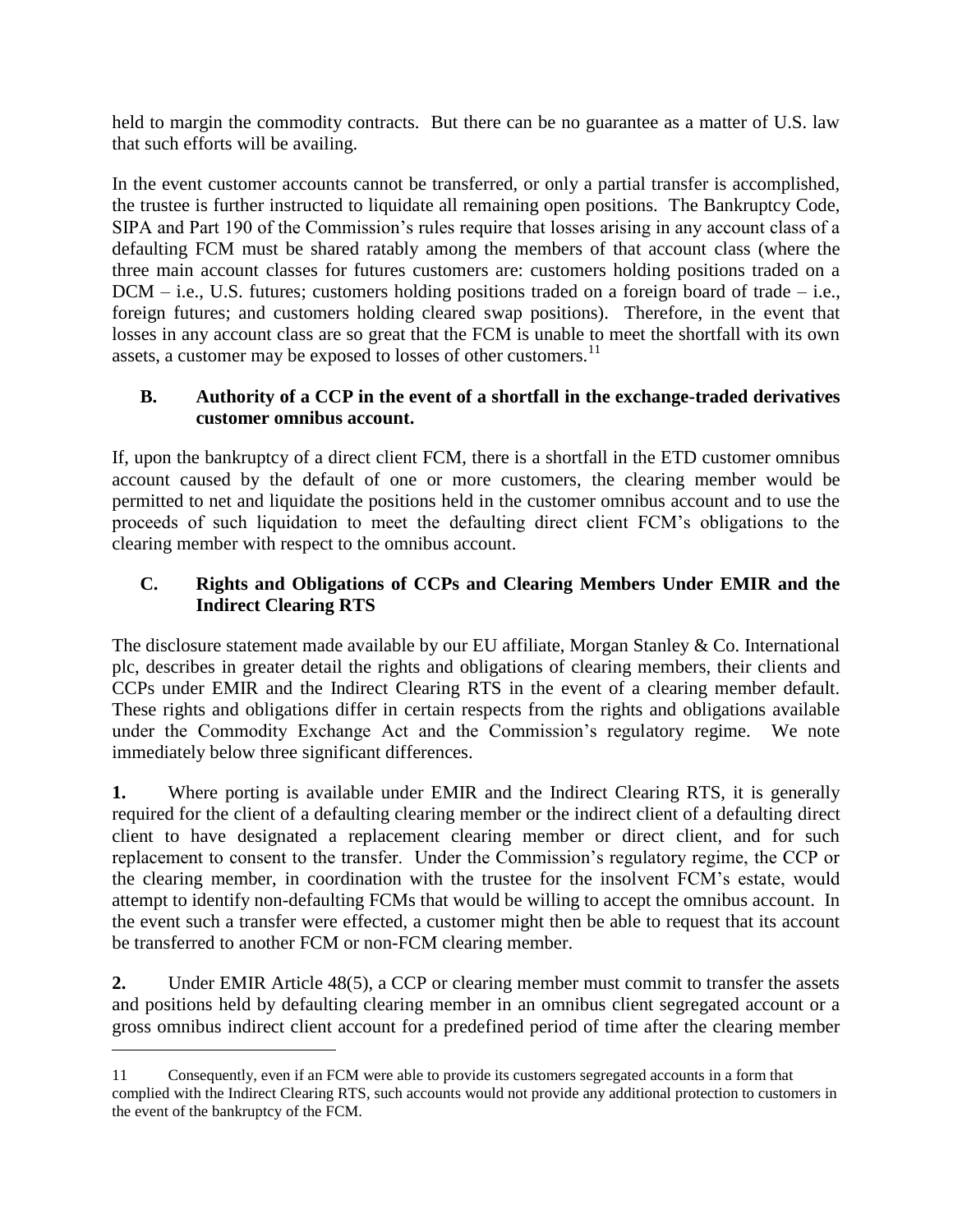or direct client becomes insolvent. Under the US Bankruptcy Code, once an FCM has filed for bankruptcy, no transfers of client assets and positions may occur without the consent of the bankruptcy trustee.

**3.** EMIR Article 48(7) provides that, where a balance is owed by the CCP in respect of a client segregated account of a defaulting clearing member, such amount must be readily returned directly to the relevant client, where such client's identity is known to the CCP, or otherwise to the defaulting clearing member for the account of its clients. These "leapfrog" payment provisions also apply to the return of proceeds in respect of an indirect client segregated account by the CCP to the direct client for the account of its indirect clients, where the identity of the relevant client is known. Finally, the Indirect Clearing RTS establishes an obligation on a clearing member to return liquidation assets directly to the indirect client of a defaulting direct client, where the indirect client has opted for a gross omnibus indirect client account. By contrast, under the Commission's regulatory regime and the US Bankruptcy Code, the bankruptcy trustee is responsible for liquidating the positions of non-porting customers of an insolvent FCM and distributing the liquidation proceeds ratably to customers.

## **ANNEX**

### **Forms of Indirect Client Segregated Account**

Under the Indirect Clearing RTS, there are generally two basic types of indirect client accounts available at the EU CCP level (subject to the applicable rules of each EU CCP): the Basic Omnibus Indirect Client Accounts and Gross Omnibus Indirect Client Accounts. Clearing members then open and maintain accounts corresponding to the relevant indirect clearing accounts at the CCP level as described in more detail below.

Please see the Indirect Clearing Disclosure provided by our affiliate, Morgan Stanley & Co. International plc, for an overview of the risks in relation to a Basic Omnibus Indirect Client Account and a Gross Omnibus Indirect Client Accounts as well as for details of the different levels of segregation that may be available at different CCPs.

## **1. Basic Omnibus Indirect Client Account**<sup>12</sup>

 $\overline{\phantom{a}}$ 

Under this account type, at the level of the clearing member, your transactions (including corresponding assets in the clearing member's accounts) are segregated from:

- the clearing member's proprietary transactions and any of its assets;
- any transactions (including corresponding assets in the clearing member's accounts) relating to the direct client's own account or that of one of the clearing member's other clients;

<sup>12</sup> This description is based on Articles 4(2)(a) and 4(4)(a) of the Indirect Clearing RTS. Please note that we have based our analysis on the minimum requirements as set out in the Indirect Clearing RTS. Therefore, we have assumed that positions in a Basic Omnibus Indirect Client Account would be held on a net basis and margin would also be collected on a net basis.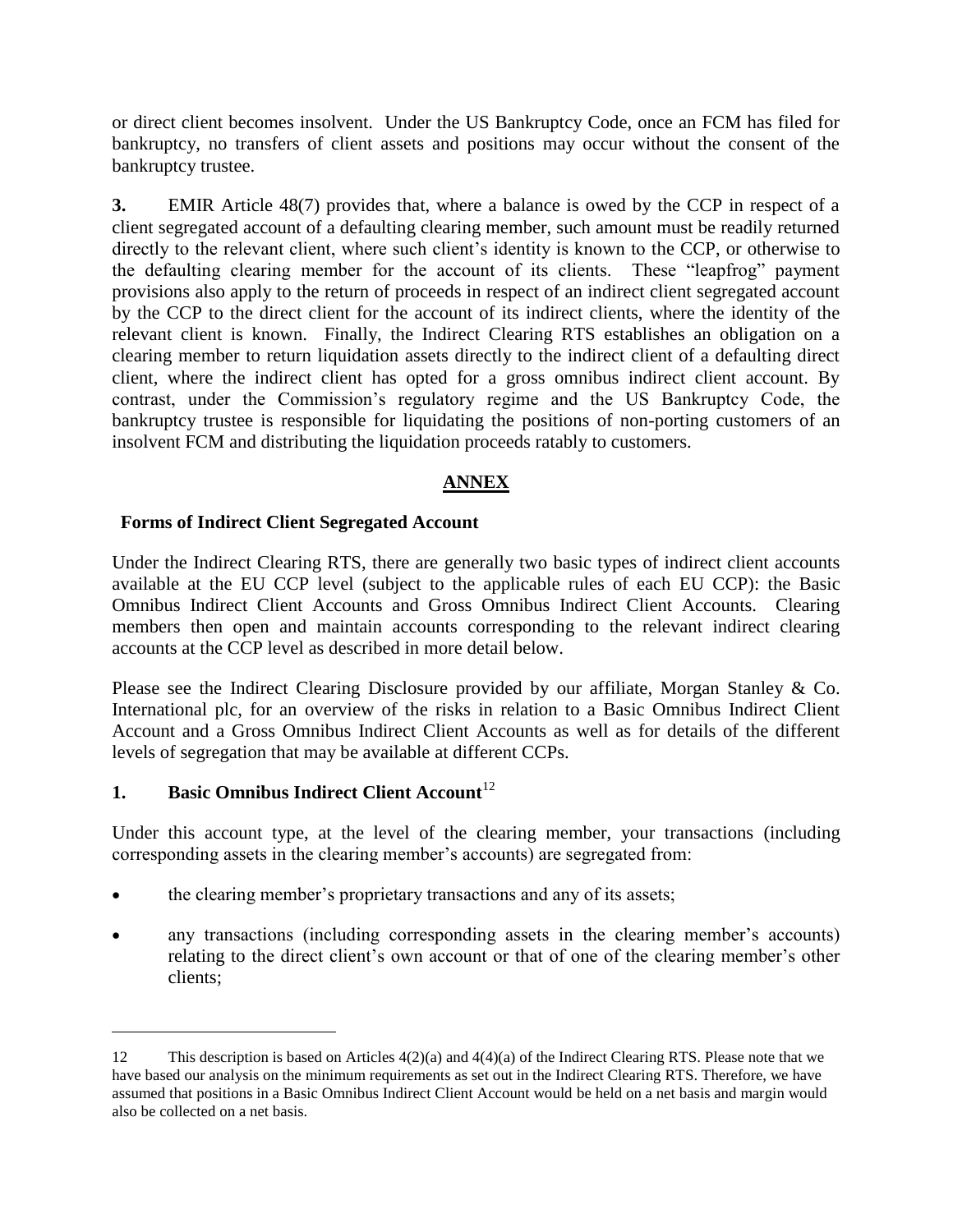- any transactions (including corresponding assets in the clearing member's accounts) relating to any clients of the clearing member's other clients that have also opted for a Basic Omnibus Indirect Client Account and which are recorded in a different Basic Omnibus Indirect Client Account; and
- any transactions (including corresponding assets in the clearing member's accounts) relating to other indirect clients of the direct client, or any clients of the clearing member's other clients, that have opted for a Gross Omnibus Indirect Client Account.

However, your transactions (including corresponding assets in the clearing member's accounts) will be commingled with the transactions (including corresponding assets in the clearing member's accounts) relating to any of our other clients that have also opted for a Basic Omnibus Indirect Client Account and which are recorded in the same Basic Omnibus Indirect Client Account. (Note that this is the structure in place today for the FCM's clearing of ETDs on foreign boards of trade.)

The clearing member will not net your transactions with its proprietary transactions or any transactions not recorded in the same Basic Omnibus Indirect Client Account, nor use the assets relating to such transactions with respect to any of its proprietary transactions or transaction recorded in any other client account.

However, the clearing member may net the transactions that are recorded in the same Basic Omnibus Indirect Client Account. The assets provided in relation to the transaction credited to that Basic Omnibus Indirect Client Account can be used in relation to any transaction credited to that Account.

## **2. Gross Omnibus Indirect Client Account<sup>13</sup>**

l

Under this account type, at the level of the clearing member, your transactions (including the corresponding assets in our accounts) are segregated from:

- the clearing member's proprietary transactions and any of its assets;
- any transactions (including corresponding assets in the clearing member's accounts) relating to our own account or that of one of the clearing member's other clients;
- any transactions (including corresponding assets in the clearing member's accounts) relating to any of our clients or any clients of the clearing member's other clients that have also opted for a Basic Omnibus Indirect Client Account; and
- any transactions (including corresponding assets in the clearing member's accounts) relating to any clients of the clearing member's other clients that have opted for a Gross Omnibus Indirect Client Account and which are recorded in a different Gross Omnibus Indirect Client Account.

<sup>13</sup> This description is based on Articles 4(2)(b) and 4(4)(b) of the Indirect Clearing RTS.